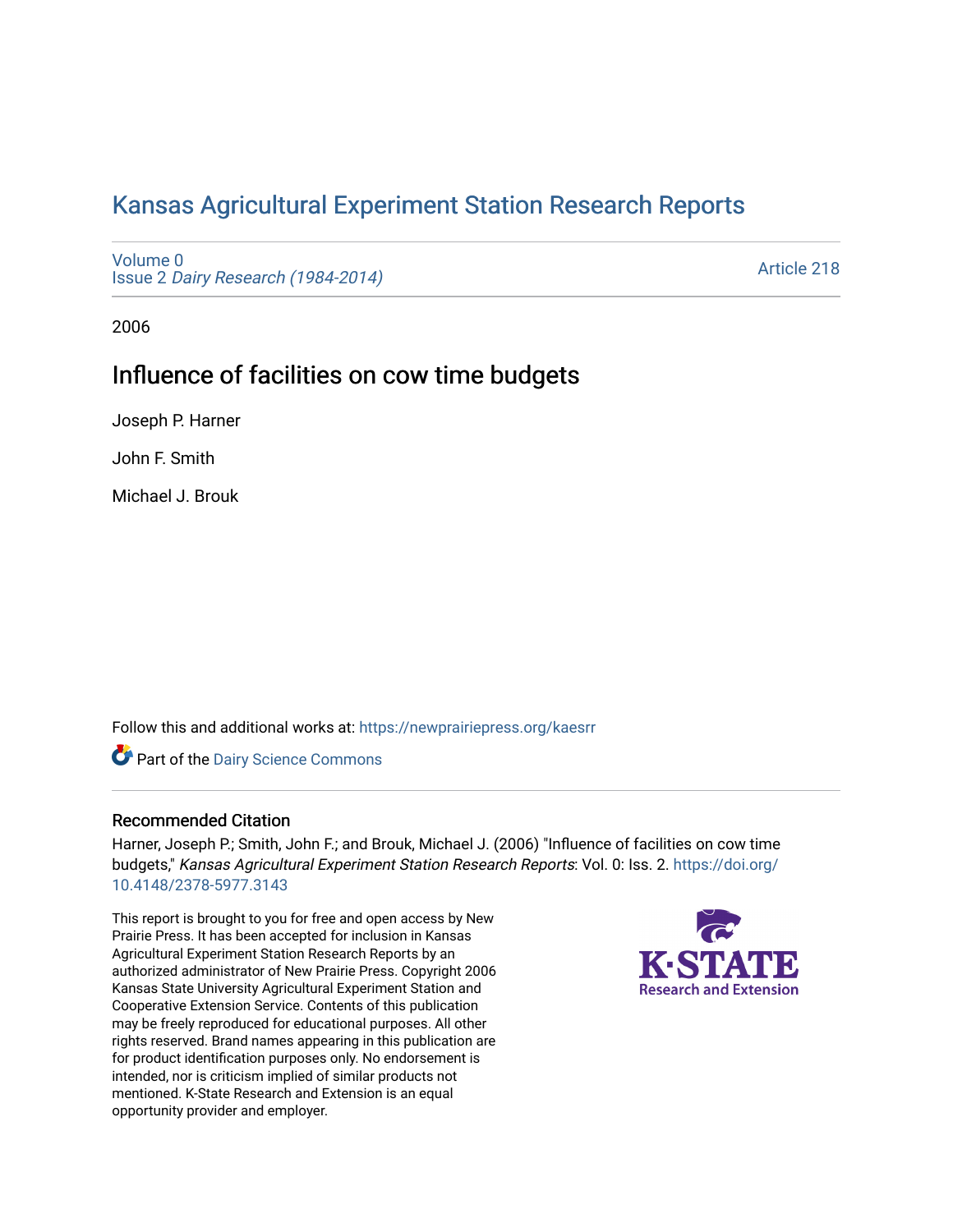## Influence of facilities on cow time budgets

## **Abstract**

A model was developed to evaluate the impact of facilities on cow time budgets. The model suggests that in inadequate facilities overcrowding of the facility by 25% or more resulted because occupancy rate exceeded 100%. The model also is useful in evaluating the impact of time at milking center and milk-ing frequency on cow time budget. In general, the first groups of cows through the milking parlor will have adequate time for resting, feeding, socializing, and watering. The last groups of cows through the parlor, however, do not have adequate time for these activities if the time at the milking center at each milk-ing is 2 or more hours. Reducing time at the milking center is critical when milking 3 times daily to ensure that the last groups of cows through the parlor have adequate time for normal behavioral activities once back in the housing area.; Dairy Day, 2006, Kansas State University, Manhattan, KS, 2006;

## Keywords

Diary Day, 2006; Kansas Agricultural Experiment Station contribution; no. 07-118-S; Report of progress (Kansas State University. Agricultural Experiment Station and Cooperative Extension Service); 965; Dairy; Facilities; Feedline; Freestalls; Time

## Creative Commons License



This work is licensed under a [Creative Commons Attribution 4.0 License](https://creativecommons.org/licenses/by/4.0/).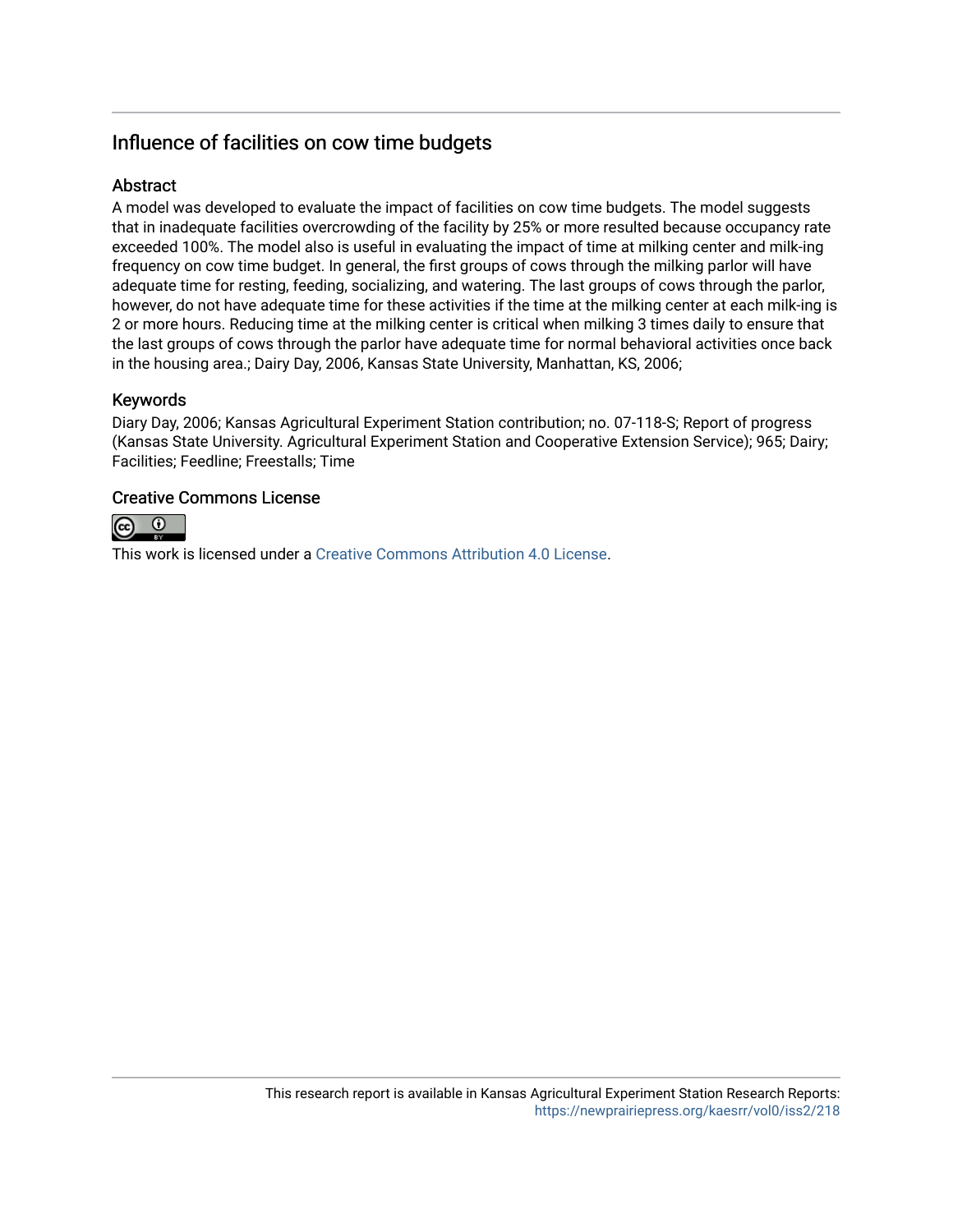## **INFLUENCE OF FACILITIES ON COW TIME BUDGETS**

*J. P. Harner<sup>1</sup> , J. F. Smith, and M. J. Brouk* 

#### **Summary**

A model was developed to evaluate the impact of facilities on cow time budgets. The model suggests that in inadequate facilities overcrowding of the facility by 25% or more resulted because occupancy rate exceeded 100%. The model also is useful in evaluating the impact of time at milking center and milking frequency on cow time budget. In general, the first groups of cows through the milking parlor will have adequate time for resting, feeding, socializing, and watering. The last groups of cows through the parlor, however, do not have adequate time for these activities if the time at the milking center at each milking is 2 or more hours. Reducing time at the milking center is critical when milking 3 times daily to ensure that the last groups of cows through the parlor have adequate time for normal behavioral activities once back in the housing area.

(Key Words: Facilities, Feedline, Freestalls, Time.)

#### **Introduction**

Daily activities of a dairy cow may be subdivided into feeding, resting, drinking, socializing, and milking. Research shows that a cow allocates, or budgets, a certain amount of time to accomplish these daily tasks, except for milking. Dairy managers or milkers control the time a cow is away from its housing area by the duration of milking procedures and

l

by milking parlor characteristics. Factors that influence the time away from the housing area include parlor throughput, travel distance to and from the parlor, group size, milking routine, and herd health activities. Published research indicates that cows spend approximately 5 hr for feeding, 3 hr for socializing, and 0.5 hr for drinking. The rest of the time in the housing area is for resting, with 12 hr being the minimum. These time allocations suggest that cows need at least 20.5 hr per day in the housing area. It seems that cows usually will reduce their resting time before changing their drinking, socializing, and feeding behavior patterns.

 The purpose of this study was to develop procedures to evaluate the potential impact of facilities on time allocations for feeding and resting in smaller dairies. The impact of time away from the feeding and resting area also was evaluated.

#### **Procedures**

Facilities were evaluated by using the daily percentage occupancy of the feedline and freestalls necessary to meet the baseline requirements for feeding and resting. Feedline occupancy equals:

## $FLO = (C \times FT) / (FS \times PT) \times 100$

where FLO is the average feedline occupancy per day (%), C is number of cows, FT is desired daily feeding time per cow (hr), FS is the

<sup>&</sup>lt;sup>1</sup>Department of Biological and Agricultural Engineering.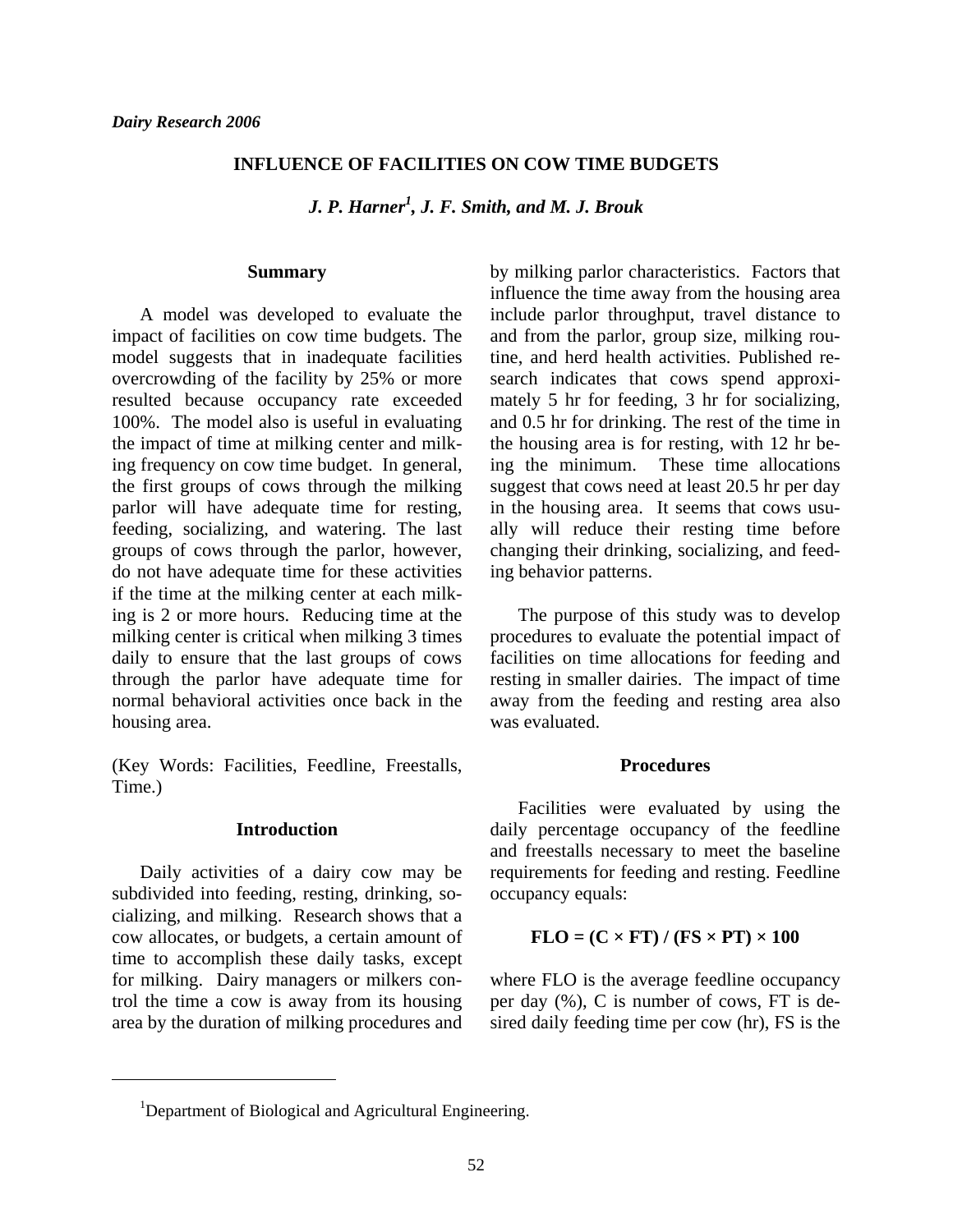number of 24-inch feed spaces available, and PT is the time per day the cows are in the pen (hr).

Feedline occupancy represents the average percentage of the feeding spaces that must be occupied while the cows are in the pen. Pen occupancy time excludes the time cows are traveling to and from the milking parlor or at the milking center. Freestall occupancy equals:

## $\text{FSO} = (\text{C} \times \text{RT}) / (\text{ST} \times \text{PT}) \times 100$

where FSO is the average feedline occupancy per day (%), C is number of cows, RT is desired daily resting time per cow (hr), ST is the number of freestalls in the pen, and PT is the time per day the cows are in the pen (hr).

Freestall occupancy represents the percentage of the feed stalls that must be occupied during the pen occupancy time for each cow to meet its minimum desired resting time per day.

Knowing the percentage occupancy of freestalls and feedlines provides a means to evaluate the facilities on the basis of a facility occupancy rate defined as:

## $FO = FSO + FLO$

where FO is the facility occupancy rate  $(\%).$ 

If facility occupancy rate exceeds 100%, then adequate time is not available for cows to exhibit natural behavior. Cows ideally should have an opportunity to reach the desired daily feeding or resting time. This factor assumes that certain cows will use freestalls or feedline spaces even when a greater percentage of the pen is involved in other normal activities. Optimum design results in a facility occupancy rate  $\leq$  85%. This occupancy rate allows the cow 3.5 hr per day for water consumption and social activities in the pen, along with 12 hr of rest and 5 hr for feed consumption. A facility

occupancy rate of 85% or less indicates that there is at least one freestall and feed space per cow. If the facility occupancy rate is between 85 and 100%, then the pen is overstocked, but the facilities do not hinder the cow's normal behavior. Once the facility occupancy rate exceeds 100%, some cows must choose between feeding or resting because there are inadequate facilities and time to meet the targeted time budget.

## **Results and Discussion**

Table 1 shows the potential impact of milking times on facility occupancy rate for a 100-cow dairy, assuming no overstocking of the feedline or freestalls. The dairy was assumed to be milking twice daily, and parlor capacity was evaluated based on milking 100, 50, and 33 cows per hr, or 1, 2, and 3 hr per milk shifts.

Table 1 indicates that, on average, the facilities are not a limiting factor because the facility occupancy rate is  $< 100\%$ . Research suggests, however, that 20.5 hr in the housing area is the minimum time required for a cow to socialize, rest, and feed. Table 1 shows that when facilities are not overstocked, the freestalls will only be occupied an average of 60 to 70% of the time, even with the longer milking times.

Cows in the milking center more than 3.5 hr daily may not have adequate time for normal activities. To evaluate the impact of time at the milk center, cow-time budgets for the first group through the parlor and last group through the parlor were evaluated. Table 2 shows the impact of the milking shift on resting time available for those cows milked near the beginning and end of the milking shift for a 100-cow dairy example shown in Table 1.

Facilities potentially enable the first cows through the parlor to rest for 15 hr per day, compared with a target of 12 hr. The last cows through the parlor obtain the targeted 12 hr of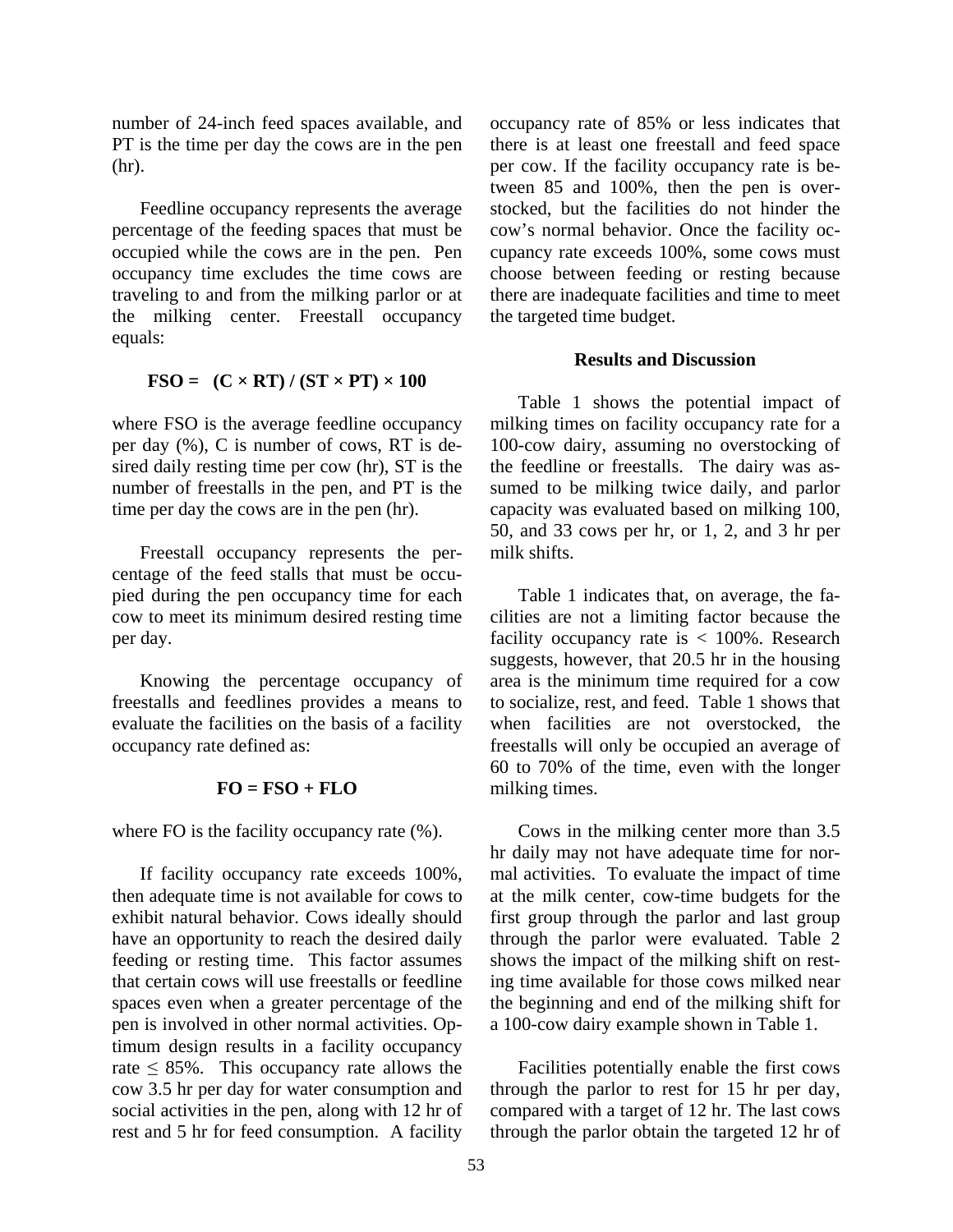rest per day if the group is milked in 1 hr or less. The latter groups do not receive adequate resting time if they are at the parlor 2 or more hr per shift. Cows moving through the parlor during the first half of the milking shift have adequate time to meet normal their behavior activity.

Table 3 shows the impact of overcrowding a dairy facility, assuming the current herd size is 100 cows. If a 67-cow facility is overcrowded by 50% (100 lactating cows), the facility occupancy rate equals 132%. To ensure adequate resting time, 93% of the freestalls must be occupied all the time that cows are not at the milking center. In addition, 39% of the feeding spaces must be occupied. Once the facility occupancy rate exceeds 100%, then some cows must choose between feeding or resting because inadequate facilities and time exist to meet the targeted cow-time budget. Reducing time at the milking center from 120 to 60 minutes per milk shift decreases the facility occupancy rate from 110 to 100%. Thus, reducing the time at the milking center by 60 minutes per milk shift provides the minimum time for resting and feeding, even if the facility is overcrowded by 25%. Facilities are still inadequate, even if the time at the milking center is reduced, when a dairy opts to overcrowd facilities by 50%.

Table 4 shows the impact of milking twice or 3 times daily. Milking 3 times daily does not impact the resting of the first cows through parlor. The resting time of the last cows through the parlor is influenced by milking interval, time at the milking center, and overcrowding. The model suggests that the time at the milking center must be reduced to less than 1 hr when milking 3 times daily, because occupancy rate exceeds 100%. The last cows through the parlor only have 8.5 hr of resting available per day when milking occurs 3 times daily and time at the milk center is 2 hr.

 Facility occupancy rates provide a methodology for evaluating the influence of feedline space and freestalls on the time budget of cows. Milking frequency and time away from the housing area have an influence on available time for resting and feeding.

| Time at Milking | <b>Travel Time To</b><br>Freestall<br>Freestall |         |           | Facility  |
|-----------------|-------------------------------------------------|---------|-----------|-----------|
| Center per      | and From the<br>Occupancy                       |         | Occupancy | Occupancy |
| Milking, min    | Parlor, min                                     | Rate, % | Rate, %   | Rate, %   |
|                 |                                                 |         |           |           |
| 60              |                                                 | 56      | 23        | 80        |
| 120             |                                                 |         |           |           |
|                 |                                                 | 62      | 26        | 88        |
| 180             |                                                 | 69      | 29        | 98        |
|                 |                                                 |         |           |           |

**Table 1. Facility Occupancy Rate Based on Time at the Milking Center for Each Milking**